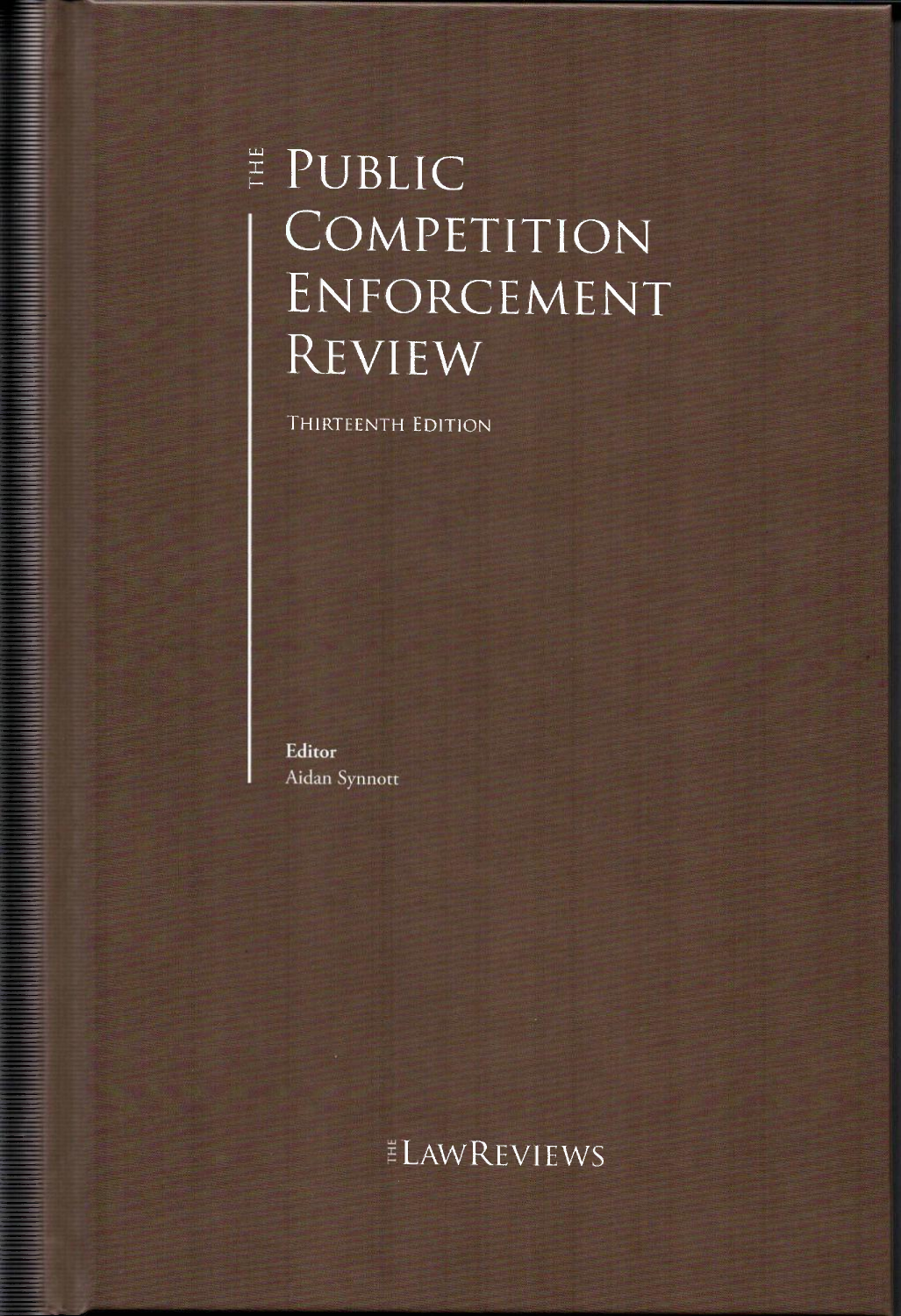# TAIWAN

*Stephen Wu, Rebecca Hsiao and Wei-Han Wu*<sup>1</sup>

# **I OVERVIEW**

# **i Prioritisation and resource allocation of enforcement authorities**

The Taiwan Fair Trade Commission (TFTC) is in charge of the enforcement of the Fair Trade Act of Taiwan, Republic of China (TFTA). The TFTA is the major competition legislation in Taiwan. It was promulgated on 4 February 1991 and became effective on 4 February 1992. On 22 January 2015, the Legislative Yuan approved the amendments to the TFTA.<sup>2</sup> The amendments, which took effect on 6 February 2015, are tantamount to the most sweeping reform of the TFTA since it came into effect. The amendments cover a wide range of legal provisions under the TFTA, such as merger control, cartel enforcement, restrictive competition and unfair competition, which will have significant impact on companies' business operations as well as their compliance guidelines.

The TFTA can be divided into two parts:

- *a* restrictive business practices, which cover monopolies and the abuse of dominance, combination (merger control), concerted actions (cartel), fixing of resale prices and other restrictive business practices (such as boycotts, discriminatory treatment, solicitation of trading counterparts by improper means, tying and other restrictions imposed on trading counterparts' business activities without due cause); and
- *b* unfair trade practices, which cover counterfeiting, false advertisements, damage to business reputation, illegal multilevel sales, and other deceptive or obviously unfair conduct capable of affecting trading.

The TFTC has various functions, from policymaking and market surveys to law enforcement. The TFTA empowers the TFTC to:

- *a* draft and formulate fair trade policies and regulations;
- *b* review fair trade matters;
- *c* conduct studies on particular markets or business activities and economic conditions;
- d investigate and determine whether an enterprise<sup>3</sup> has violated the TFTA; and
- handle any other matters related to fair trade practices.

<sup>1</sup> Stephen Wu is a partner and Rebecca Hsiao and Wei-Han Wu are associate partners at Lee and Li, Attorneys-at-Law.

<sup>2</sup> For those case precedents cited in this chapter, all provisions referred to are based on its original chapter numbers under the version of the TFTA at the time of the TFTC's decision or ruling.

<sup>3</sup> The term 'enterprise' means any company, sole proprietor, partnership, trade association, or any individual or association that sells products or services. All enterprises are subject to the TFTA.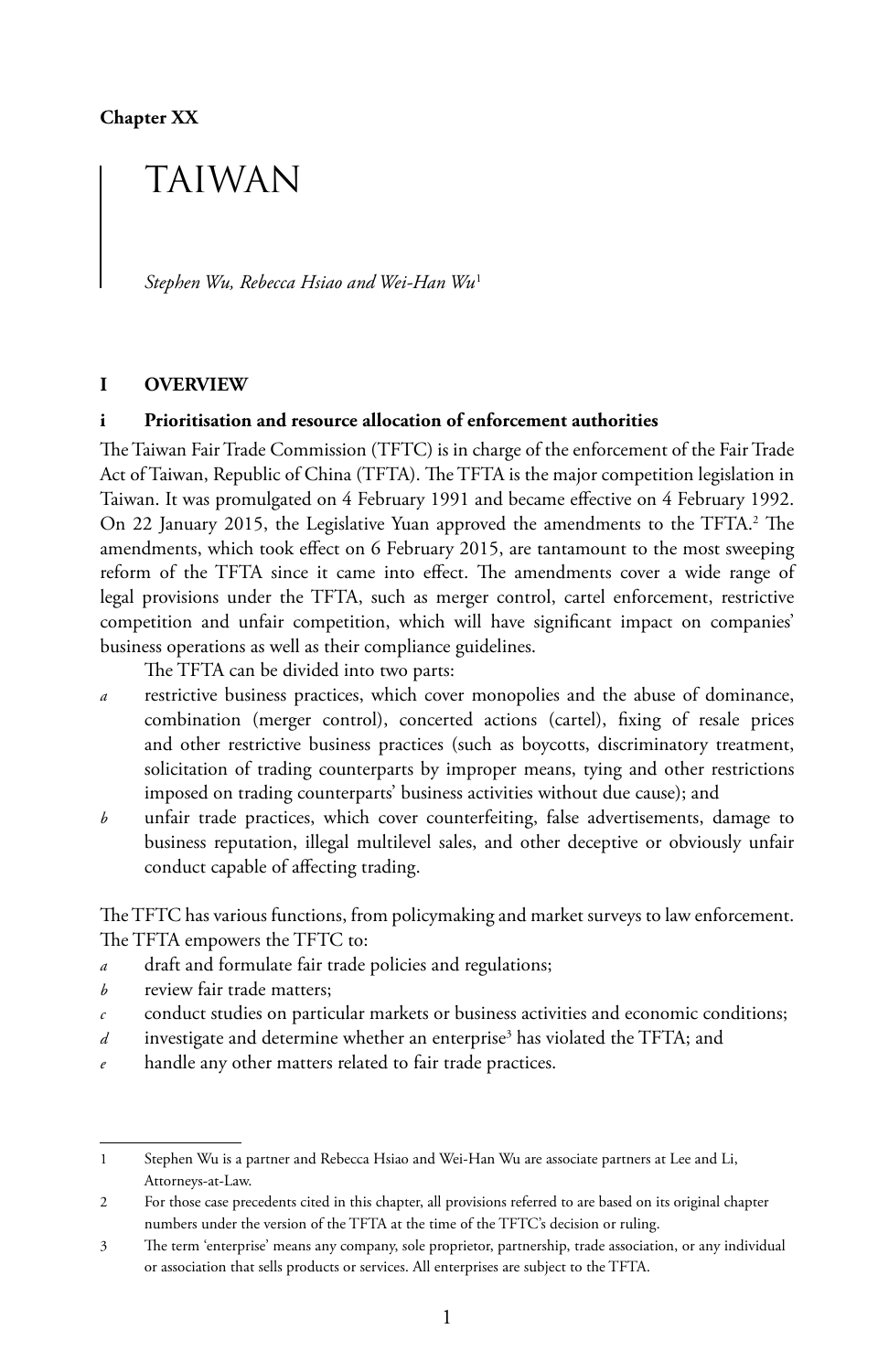The TFTC may, on its own initiative or upon complaint, investigate cases that involve unfair competition. In the investigation, the TFTC may:

- *a* ask the parties and any third party to give a statement;
- *b* ask relevant agencies, organisations, enterprises or individuals to submit books and records, documents, and any other necessary materials or exhibits; and
- *c* search or inspect the office, place of business or other locations of the relevant organisations or enterprises.

Any person who, without reasonable grounds, refuses an investigation or withholds evidence may face an administrative fine of NT\$50,000 to NT\$500,000. If the person remains uncooperative despite receiving another notice, the TFTC may continue to issue notices of investigation, and may impose additional fines of NT\$100,000 to NT\$1 million until the person cooperates with the TFTC.

As of 6 February 2012, the TFTC is no longer under the supervision of the Executive Yuan<sup>4</sup> and is now an independent government body. The TFTC may, if it is satisfied that one or more enterprises have violated the TFTA, impose administrative sanctions against enterprises. In addition, the new TFTA recognises the TFTC as an independent agency with expertise and credibility to make decisions at the level of the executive system. Hence, enterprises punished by the TFTC may seek a remedy by filing a lawsuit against the TFTC with the administrative court directly without having to appeal against the TFTC's decision with the Executive Yuan first. Civil and criminal liabilities for violation of the TFTA should be determined by the courts. Except for business libel, enterprises will face criminal liabilities only if they fail to cease the violation pursuant to the TFTC's order.

# **ii Enforcement agenda**

The TFTC's goals are to promote free and fair competition and strong economic growth. It sets its priority objectives every four years. The TFTC's priority objectives for the period from  $2017$  to  $2020$  are as follows<sup>5</sup>:

- *a* to continue the aggressive enforcement of cartel regulations and to improve the effectiveness of the operation of antitrust funds;
- *b* to actively participate in the international community of competition law, expanding international and cross-border cooperation and building a foundation for mutual assistance on global cases;
- *c* to promote the concept of fair and efficient competition;
- *d* to establish industry-specific guidelines to facilitate enforcement and compliance; and
- *e* to actively investigate false or misleading advertisements and other unfair competition conduct to protect market order and consumer benefits.

<sup>4</sup> The government is mainly divided into five branches: the Legislative Yuan (the parliament), the Executive Yuan (the Cabinet), the Judicial Yuan, the Examination Yuan and the Control Yuan.

<sup>5</sup> At the time of this document, the TFTC has not yet announced its priority objective for the period from 2021 to 2025.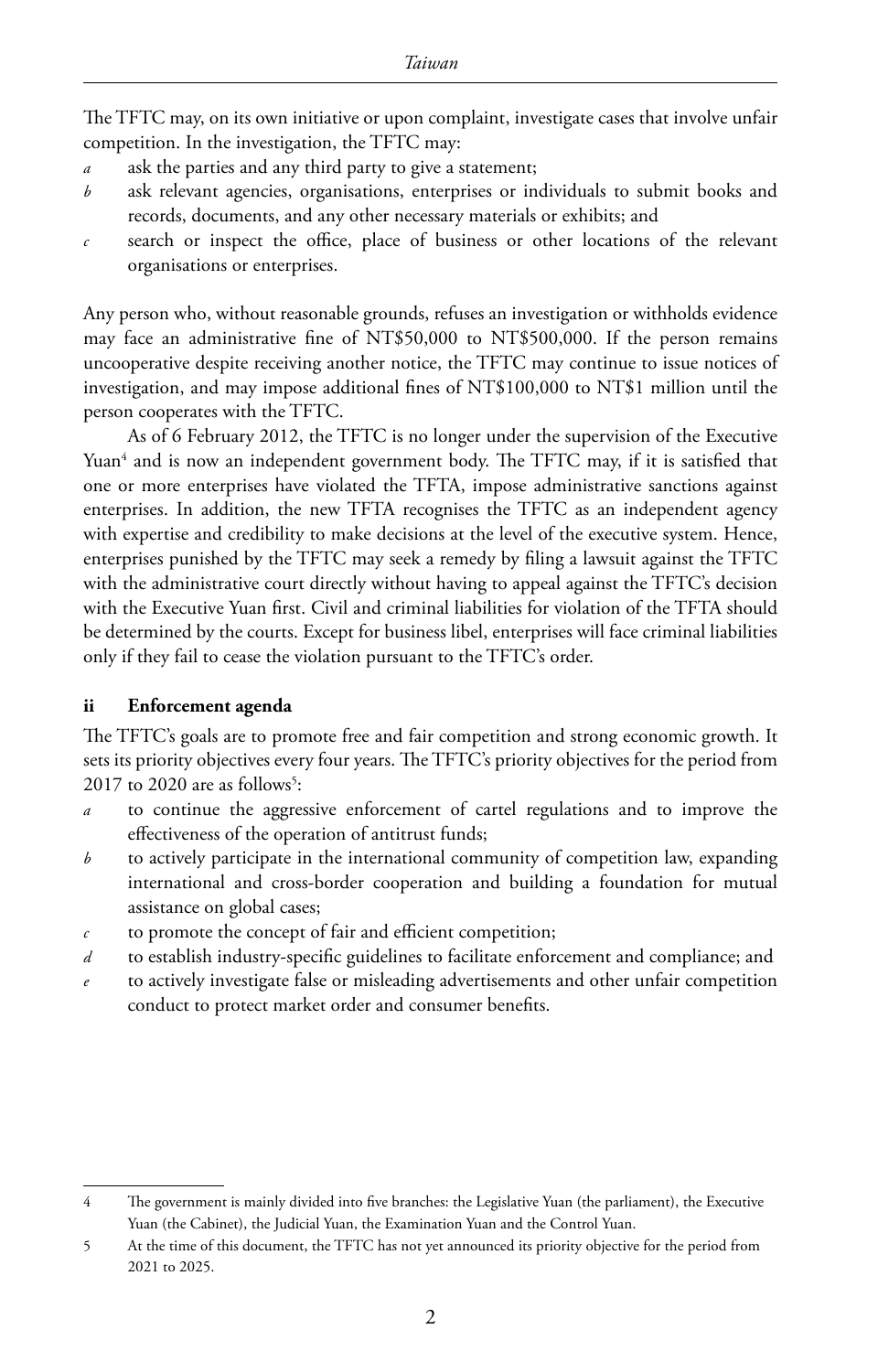# **II CARTELS**

# **i Definition**

Cartels are regulated by the provisions governing concerted actions under the TFTA. A concerted action is the conduct of any enterprise, by means of contract, agreement or any other form of mutual understanding,<sup>6</sup> with any other competing enterprise, to jointly determine the price of goods or services, or to limit the terms of quantity, technology, products, facilities, trading counterparts or trading territory with respect to the goods and services, etc., and thereby to restrict each other's business activities. A concerted action is limited to a horizontal concerted action at the same production or marketing stage, or both, which would affect the market function of production, trade in goods, or supply and demand of services.7

# **ii Significant cases**

# *Record-breaking fine on power producers (2013)*<sup>8</sup>

The TFTC rendered a decision on 13 March 2013 penalising nine independent power producers (IPPs) that are members of the Association of IPPs. The TFTC found that, from August 2008 to October 2012, at Association meetings, these IPPs agreed en bloc to refuse to amend power purchase agreements with the Taiwan Power Company, and not to adjust the sale price of electricity even when there was a decline in electricity production costs.

The TFTC found that the IPPs' joint refusal could disrupt the functioning of the market, since each participating IPP could boost its profits by maintaining the current sale price when its electricity production costs decreased. Eventually, refusal to adjust the price would lead to a price hike for the public. The TFTC therefore found the joint refusal to be a material violation of the concerted action regulation. To penalise the nine IPPs for the concerted action, the TFTC invoked the newly amended punishment provision under the TFTA – the fine formula – in which the maximum fine imposed on a violating enterprise can be up to 10 per cent of its turnover during the previous fiscal year. By applying the fine formula, the total fine imposed in this case was NT\$6.32 billion, which is the highest amount imposed in a single cartel case in the TFTC's enforcement history.

8 TFTC decision letter dated 15 March 2013, Ref No. 102035.

<sup>6</sup> Any other form of mutual understanding means a meeting of minds other than a contract or agreement, regardless of whether it is legally binding, which would in effect lead to joint actions. A resolution of an association's general meeting of members or board meeting of directors or supervisors to restrict the activities of its member enterprises will also be deemed a horizontal concerted action.

<sup>7</sup> If any enterprise is found to have violated the cartel regulations under the TFTA, the TFTC may order it to discontinue the illegal conduct, or set a time limit for it to rectify the conduct or take any necessary corrective measure. The TFTC may further impose an administrative fine of between NT\$100,000 and NT\$50 million. If the perpetrating enterprise fails to discontinue or rectify its conduct or take any necessary measure as ordered, the TFTC may reissue its order and set another time limit, and may impose another administrative fine of between NT\$200,000 and NT\$100 million, until the enterprise has discontinued or rectified its illegal conduct or has taken such necessary corrective measure. Moreover, the latest amended TFTA provides that, in the case that the violation is deemed serious, the TFTC has the discretion to impose a fine of up to 10 per cent of the relevant enterprise's turnover in the previous fiscal year. If the perpetrating enterprise disobeys the TFTC's order and fails to cease or rectify such conduct, or take necessary corrective action within the given period, or engages in the same or similar violation after the TFTC order, the enterprise will face a criminal fine of up to NT\$100 million, and the persons in charge will face a prison term of up to three years, a criminal fine of up to NT\$100 million, or both.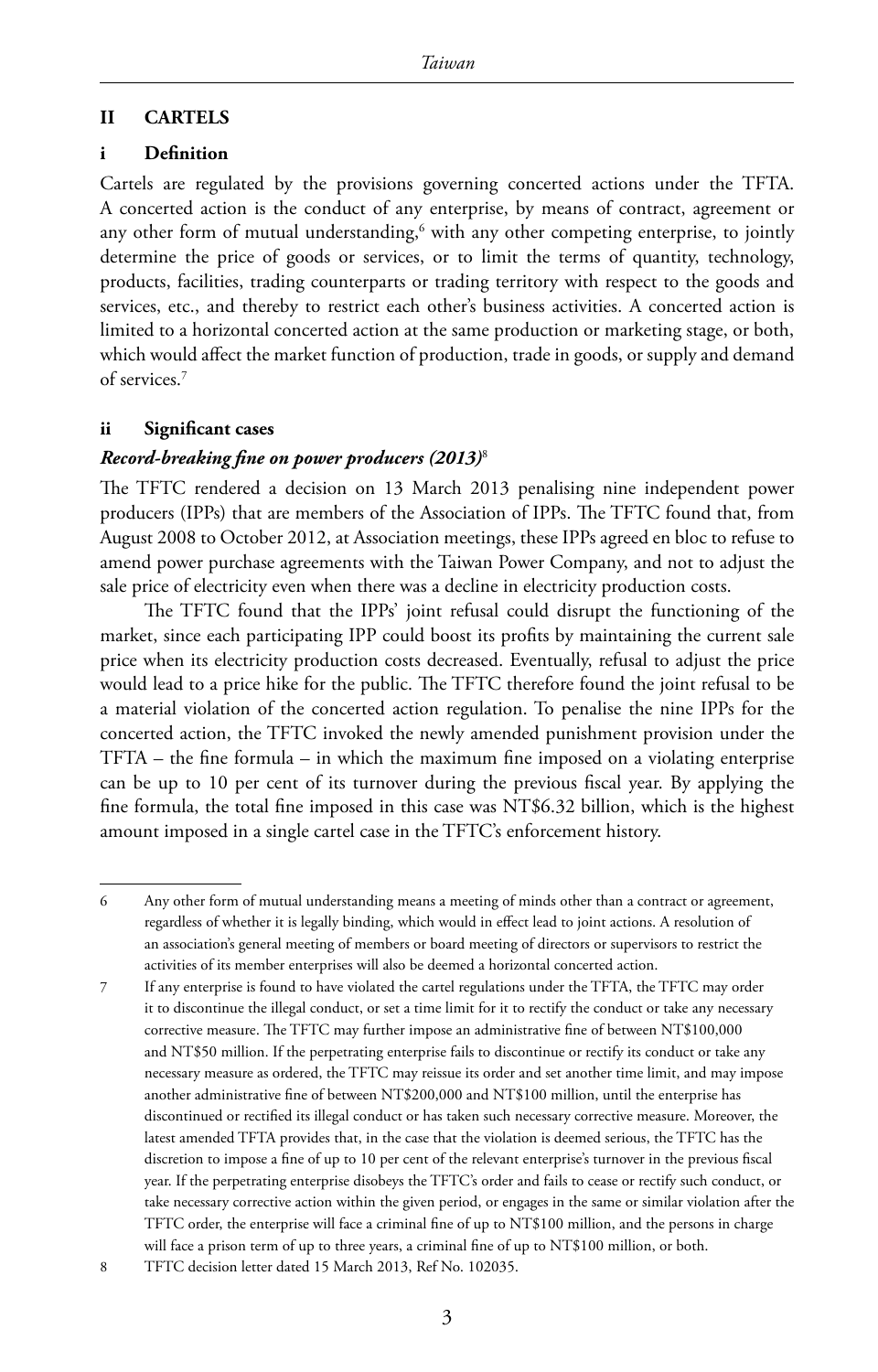The IPPs filed an administrative appeal against the TFTC's decision with the Executive Yuan. Although the issue regarding whether the TFTC calculated the fines recklessly is still being disputed in the administrative appeal procedure,<sup>9</sup> the substance of the case (i.e., whether the action of the IPPs amounted to a concerted action) was further contested in the administrative litigation process after the Executive Yuan made a decision upholding the TFTC's second-time decision in September 2013. On 5 November 2014, the Taipei High Administrative Court (High Court) revoked the TFTC's decision mainly because as no market exists in the subject case, the IPPs cannot be deemed as competitors with the capability of competing with each other in quantity or price. The High Court stated that the subject case should be simply a contractual dispute, rather than a competition law matter.

The TFTC appealed to the Supreme Administrative Court. In July 2015, the Supreme Administrative Court revoked the High Court's judgment and remanded the case to the High Court on the basis that several issues, such as whether a relevant market exists, whether the IPPs reached a meeting of minds and whether the IPPs' conduct affected the market function, require further clarification. The TFTC filed an appeal against the judgment of the Taipei High Administrative Court. Then, in September 2018, the Supreme Court revoked and remanded the case again to the Taipei High Administrative Court. In May 2020, the Taipei High Administrative Court revoked the TFTC's decision in accordance with the following grounds: (1) no competitive relation existed: since the transmission of electricity relies heavily on geographical factor (i.e., the longer the distance of transmission, the greater the loss of electricity, IPPs would provide the electricity to the nearby area only). Therefore, the geographic market of provision of electricity should not be deemed as Taiwan. Furthermore, IPPs cannot decide the sale price of electricity by themselves and such price would not affect the quantity of the electricity purchased by Taiwan Power Company. As such, no competitive relation between the IPPs and Taiwan Power Company existed in the case; (2) the joint refusal of the amendment of the sale price of electricity should not be deemed as a conspiracy of concerted action: the IPPs jointly refused the amendment of the power purchase agreement and the adjustment of the sale price because Taiwan Power Company intended to apply such price to all the IPPs. Hence, the IPPs' joint refusal of such price cannot be deemed as sufficient evidence for proving that the IPPs are conspiring concerted action. According to the public information, the aforementioned decision was appealed to the Supreme Court; however, the trial proceeding is still pending.

This is the first case in which the fine formula has been adopted by the TFTC. As such, it is anticipated that the interpretation of whether a case should be considered as a material violation and how the 10 per cent turnover fine calculation formula should be calculated will be clarified in the subsequent administrative decision and court judgments. However, according to the decisions ruled by the courts so far, it seems that the courts did not address too much on the application of the Fine Formula. Rather, the courts emphasised more the market definition and elements of a concerted action. Nonetheless, in this case,

<sup>9</sup> In September 2013, the Executive Yuan ruled that the TFTC had calculated the fine recklessly. In particular, the fine formula came into effect in April 2012, and chronologically, the alleged concerted action straddled the new and old laws. Consequently, the Executive Yuan requested that the TFTC re-evaluate whether the old punishment provision, which capped the fine at NT\$25 million for a first-time offence, should be considered when imposing fines on each IPP.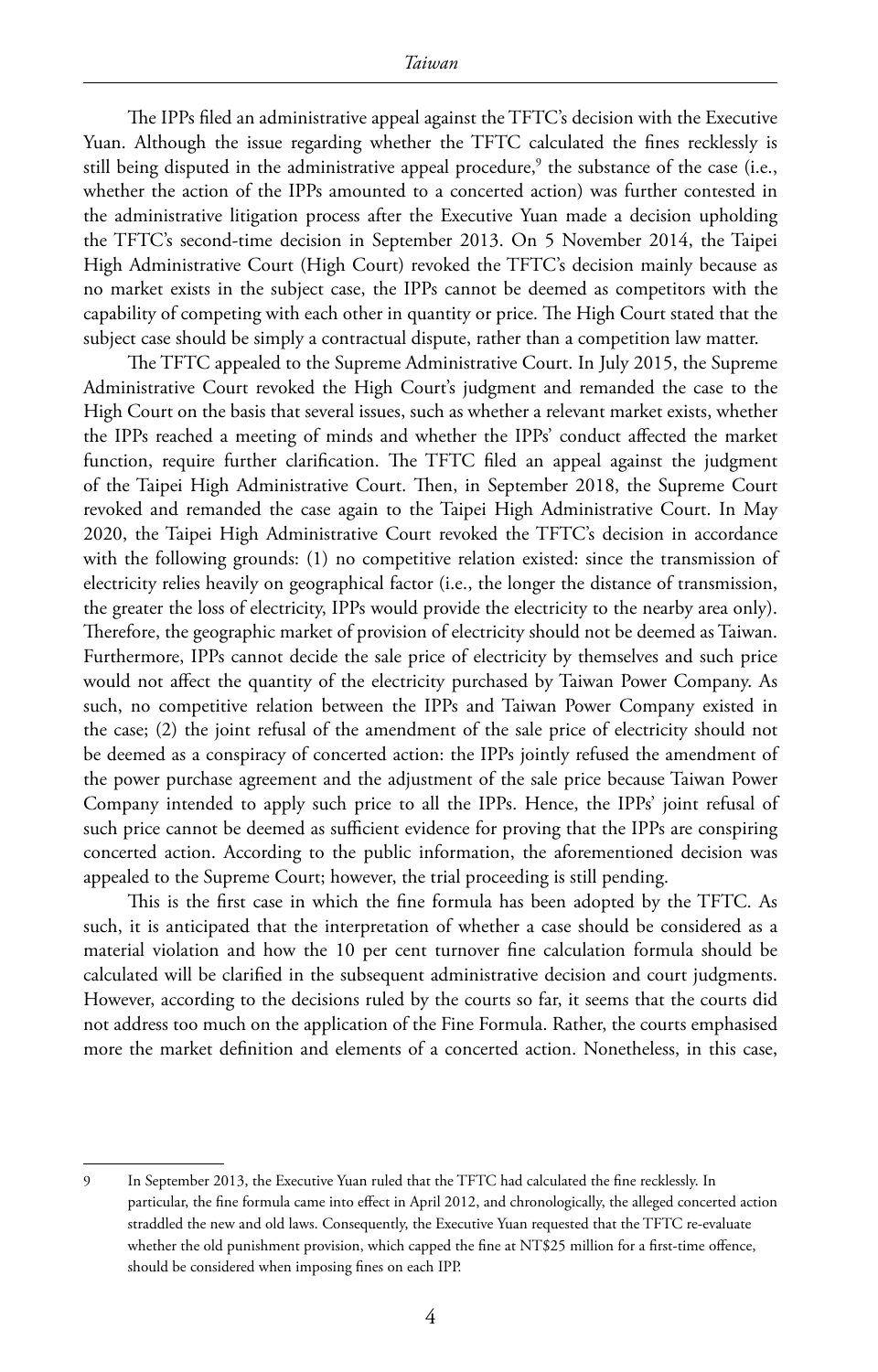the TFTC has shown how heavy-handed it can be when the public's interests are at stake; as such, enterprises that receive a high degree of public attention should exercise caution when interacting with their competitors.

# *The Hard Disk Drive (HDD) Suspension Products case (2020)*

# *Background*

In its 1514th Commission Meeting held on 11 November 2020, the TFTC determined that Japanese corporation TDK Corporation (TDK), Thai corporation Magnecomp Precision Technology Public Co, Ltd (MPT) and Japanese corporation NHK Spring Co, Ltd (NHK) had exchanged sensitive information on hard disk drive (HDD) suspension products to avoid price competition, to jointly maintain or expand their market shares, and to eliminate competition, to the extent of affecting the supply and demand of the relevant product markets in Taiwan, and had therefore violated the restrictions on concerted actions set forth under Paragraph 1, Article 15 of the TFTA.<sup>10</sup> According to the TFTC, the HDD suspension is one of the HDD components and its function is to allow the HDD head to float steadily above the HDD disk in order to read and write the data thereon smoothly. As of 2016, there are only four manufacturers of HDD suspension on the global market, namely, TDK Group (including MPT), NHK Group (including NHK), Hutchinson Technology Inc and Suncall Corporation. All the HDD companies around the world were supplied by these four HDD suspension manufacturers. Other than those sold to the end consumers through retail channels, the HDDs imported to Taiwan are used in the assembly of desktop computers, laptop computers or as an ancillary equipment of monitors; the value of HDD products imported to Taiwan reaches NT\$10 billion every year. Then, the TFTC found that HDD suspension market is an oligopoly market. HDD manufacturers who need to procure HDD suspension would usually turn to TDK Group and NHK Group for price quotes. Hence, through bilateral exchanges of sensitive information on prices and quantities of orders, these two competitors were able to verify the offers or orders made by the HDD manufacturers during contract negotiation, and were therefore able to maintain the prices of HDD suspension or limit the range of price reduction. Also, if they become aware that a competitor is adopting a low-price strategy, they could work together to come up with a response strategy in order to maintain their market shares and profits. As such, TDK Group and NHK Group indeed had the incentive to engage in concerted action. Moreover, TDK Group and its competitor NHK Group had been in bilateral contact from May 2008 to April 2016. Hence, for the violation of the cartel regulations under the TFTA, TDK (Japan), MPT (Thailand) and NHK (Japan) have been fined, respectively, NT\$159.09 million, NT\$159.09 million and NT\$285.55 million, which equals a total of NT\$603.73 million.

# *Implications*

According to the Regulations for Calculation of Administrative Fines for Serious Violations of Articles 9 and 15 of the Taiwan Fair Trade Act, since the concerted action by such manufacturers is highly damaging to the market orders and lasted eight years, and the TDK Group and the NHK Group have respectively generated more than NT\$100 million from their product sales to Taiwan during the period of their violation, the TFTC determined such

<sup>10</sup> TFTC decision announced on 11 November 2020. The full context of the decision letter has not been published.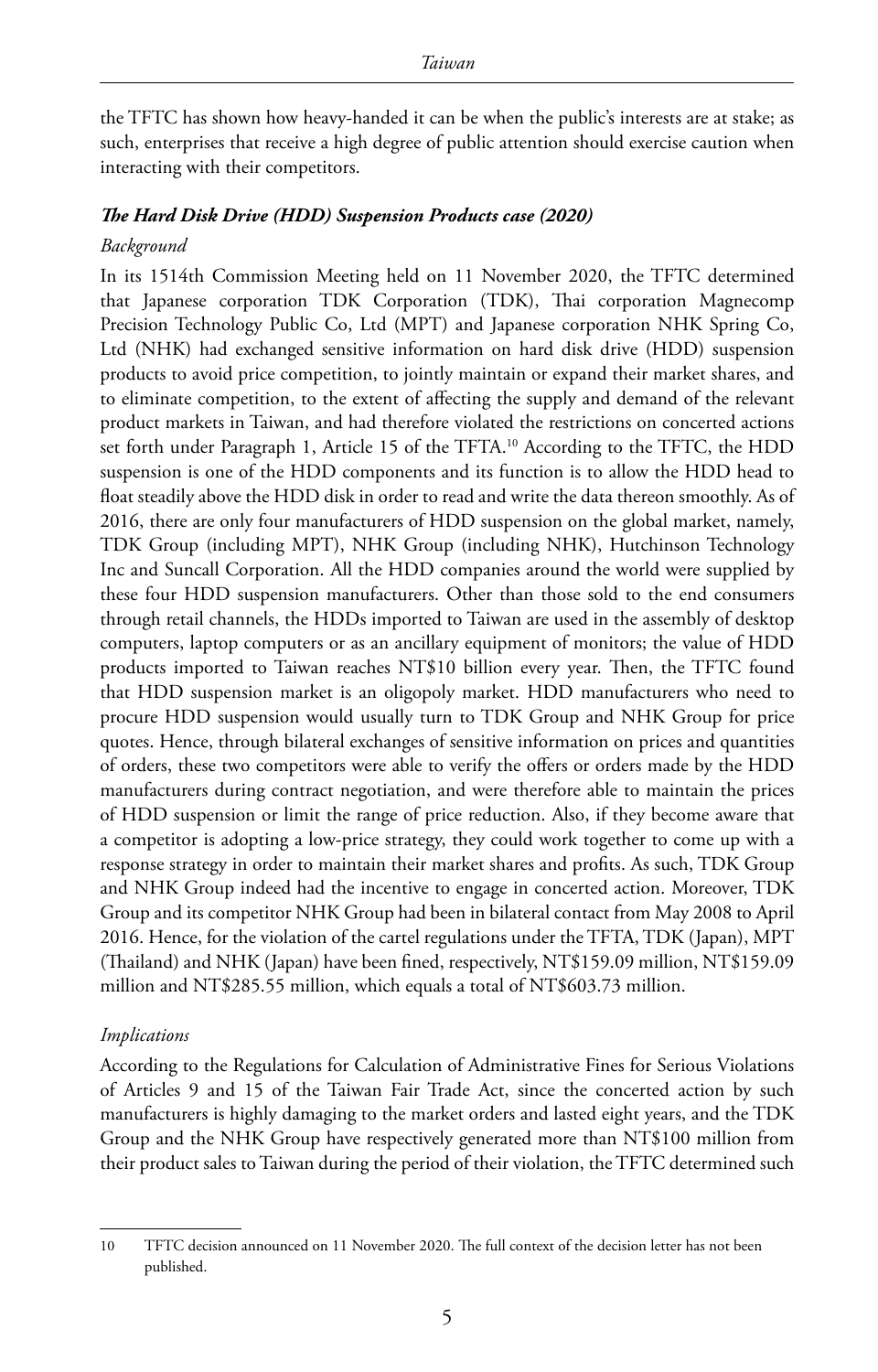concerted action as 'serious violations'. Therefore, after weighing the severity of the violation and the profits generated therefrom, and considering the application of Articles 4 to 7 of the above Regulations, the TFTC decided to fine TDK, MPT and NHK heavily in accordance with Paragraph 2, Article 40 of the TFTA. It is notable that this case indicated that the amount of illegal profits generated from the violation of the TFTA would be a critical factor for the TFTC to determine whether an alleged violation should be deemed 'serious' and to decide the amount of the fine accordingly.

# **iii Trends, developments and strategies**

# *Circumstantial evidence*

In the past, the TFTC often had difficulty securing direct evidence to prove the existence of a cartel. To improve the TFTC's enforcement effectiveness, the new TFTA permits the TFTC to presume the existence of an agreement on the basis of circumstantial evidence, such as market conditions, characteristics of the products or services involved, and profit and cost considerations, etc. By way of this amendment, the new law substantially shifts the burden of proof regarding the existence of an agreement among competitors from the TFTC to the enterprises that are investigated or penalised. Thus, in the future, for an enterprise under investigation, it is advisable to present evidence in a timely manner to prove that its business decision was made independently and reasonably to rule out any possibility of being viewed as participating in a price-fixing scheme due to parallel activities in the market.

# *Leniency programme*

The 2011 amended TFTA introduced the leniency programme for cartel participants (Article 35) and imposed a higher fine for cartel violations (Article 40). Under the authorisation of the amended TFTA, the TFTC promulgated the regulations for the leniency programme in early 2012, which specify, inter alia, the requirements for leniency, the maximum number of cartel participants eligible for leniency, the fine reduction percentage, the required evidence and confidentiality treatment. The adoption of the leniency programme is expected to affect the enforcement of cartel regulations in Taiwan significantly.<sup>11</sup>

Pursuant to the TFTA, the consequences of violating the cartel prohibitions under the leniency programme are as follows:

For any violation of the prohibitions against concerted action, the TFTC may order the violating entity to cease and rectify its conduct or take necessary corrective action within the time prescribed in the order. In addition, it may impose upon such violating entity an administrative penalty of between NT\$100,000 and NT\$50 million, which can be doubled if the violating entity fails to cease and rectify the conduct or take any necessary corrective action after the lapse of the prescribed period.

If the violation is deemed serious, the TFTC has the discretion to impose a fine of up to 10 per cent of the violating enterprise's revenue of the previous fiscal year.

An enterprise violating the cartel prohibitions under the TFTA can be exempted from or be entitled to a reduction of the above fine if it meets one of the following requirements and the TFTC agrees in advance that the enterprise qualifies for the exemption or reduction:

<sup>11</sup> Stephen Wu, Yvonne Hsieh and Wei-Han Wu, 'Leniency programme in Taiwan: The impact of a 'whistle-blower' system in Eastern culture', Competition & Antitrust Review (2013).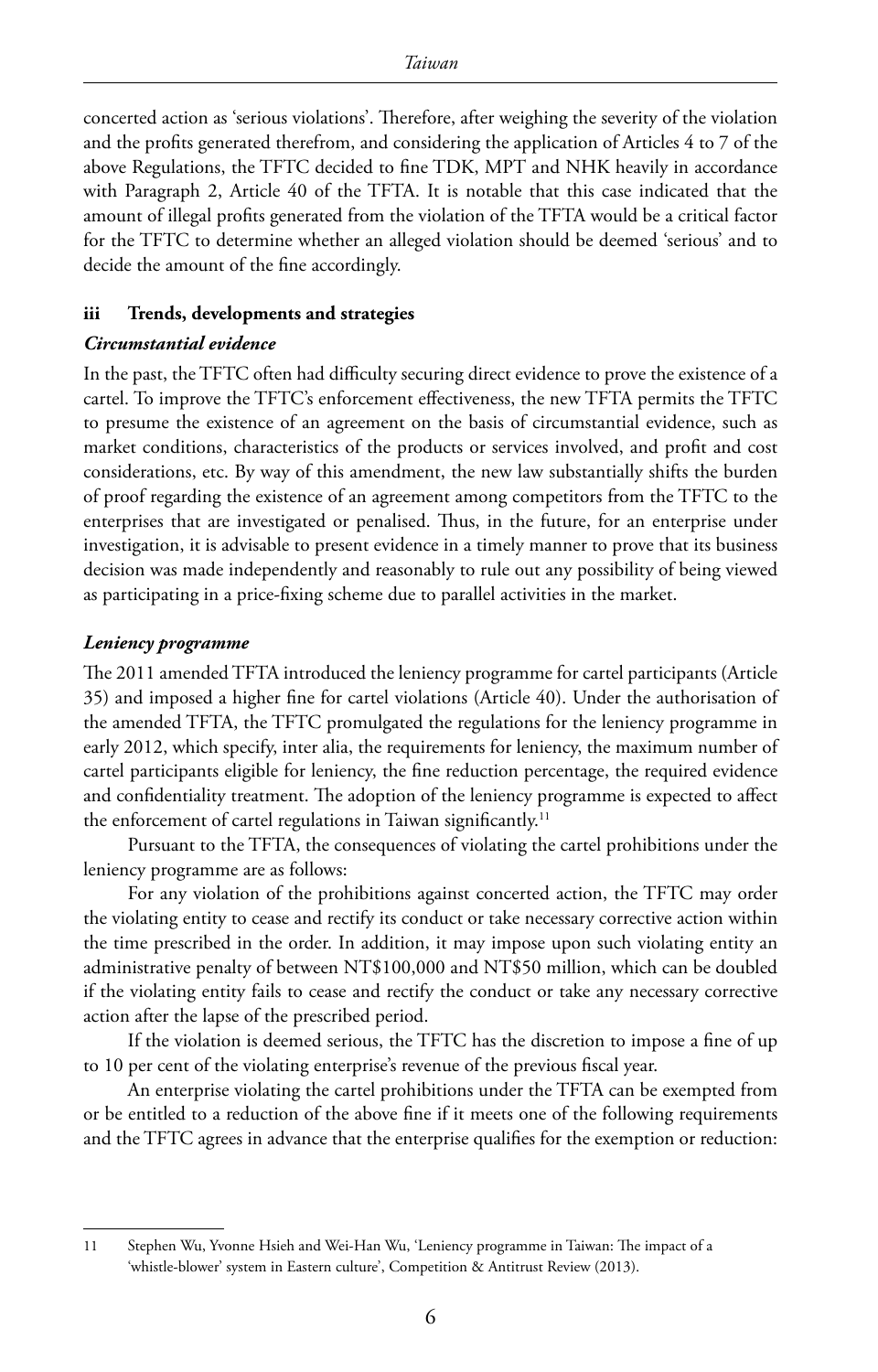- *a* prior to the TFTC knowing about the unlawful cartel activities or commencing its *ex officio* investigation, the enterprise voluntarily reports in writing or orally to the TFTC the details of its unlawful cartel activities, provides key evidence and assists with the TFTC's subsequent investigation;
- *b* during the TFTC's investigation, the enterprise provides specific evidence that helps prove unlawful cartel activities and assists with the TFTC's subsequent investigation; or
- *c* only a maximum of five companies can be eligible for a fine exemption or reduction in a single case: that is, the first applicant can qualify for a fine exemption, while the fine for the second to the fifth applicants can be reduced by 30 to 50 per cent, 20 to 30 per cent, 10 to 20 per cent, and 10 per cent or less respectively.

An enterprise that has coerced other enterprises to join or not to exit the cartel cannot be eligible for a fine exemption or reduction.

# *Fine calculation formula*

According to the TFTA, if the TFTC considers a concerted action to be serious, it may impose a fine of up to 10 per cent of the violating enterprise's revenue of the previous fiscal year. The TFTC has published rules on the calculation of fines through the fine formula.<sup>12</sup> Pursuant to the fine formula, a 'serious' concerted action is one that materially affects the competition status of the relevant market where the total amount of turnover of the relevant products or services during the period the cartel is active exceeds NT\$100 million; or the total amount of gains derived from the cartel exceeds the maximum fine under the TFTA (i.e., NT\$50 million).

In addition, the fine imposed on a serious cartel should be reached based on the 'basic amount' and 'adjusting factors', according to the fine formula. The basic amount refers to 30 per cent of the total amount of turnover of the relevant products or services during the period the cartel is active. Adjusting factors include aggravating factors such as being punished for violating cartel or monopoly regulations within the previous five years, and mitigating factors such as full cooperation during the TFTC's investigation. Further, the TFTC holds the view that the 10 per cent cap should be based on the violating party's 'global' revenues instead of Taiwanese sales only.

# **iv Outlook**

#### *Cartel enforcement in the wake of covid-19*

Since in Taiwan life is carrying on as usual, the TFTC's enforcement action seems not to be slowing down amid the covid-19 pandemic. According to public information, the TFTC's fines for cartels soared in 2020, in particular as a result of the approximately NT\$604 million fine given to the *HDD Suspension Cartel* case in November 2020. While the TFTC did not close any investigation into an international or serious cartel by imposing high fines in 2019, the *HDD Suspension Cartel* case in 2020 is the main reason for the sharp increase in the fine record.

Going forward, as long as Taiwan maintains control of the spread of covid-19 as it did in 2020, there should not be any substantial delay in the TFTC's enforcement. Nonetheless, since it generally takes years for the TFTC to conclude an international or serious cartel case,

<sup>12</sup> This fine formula can also be applied to serious violations of the monopoly regulations.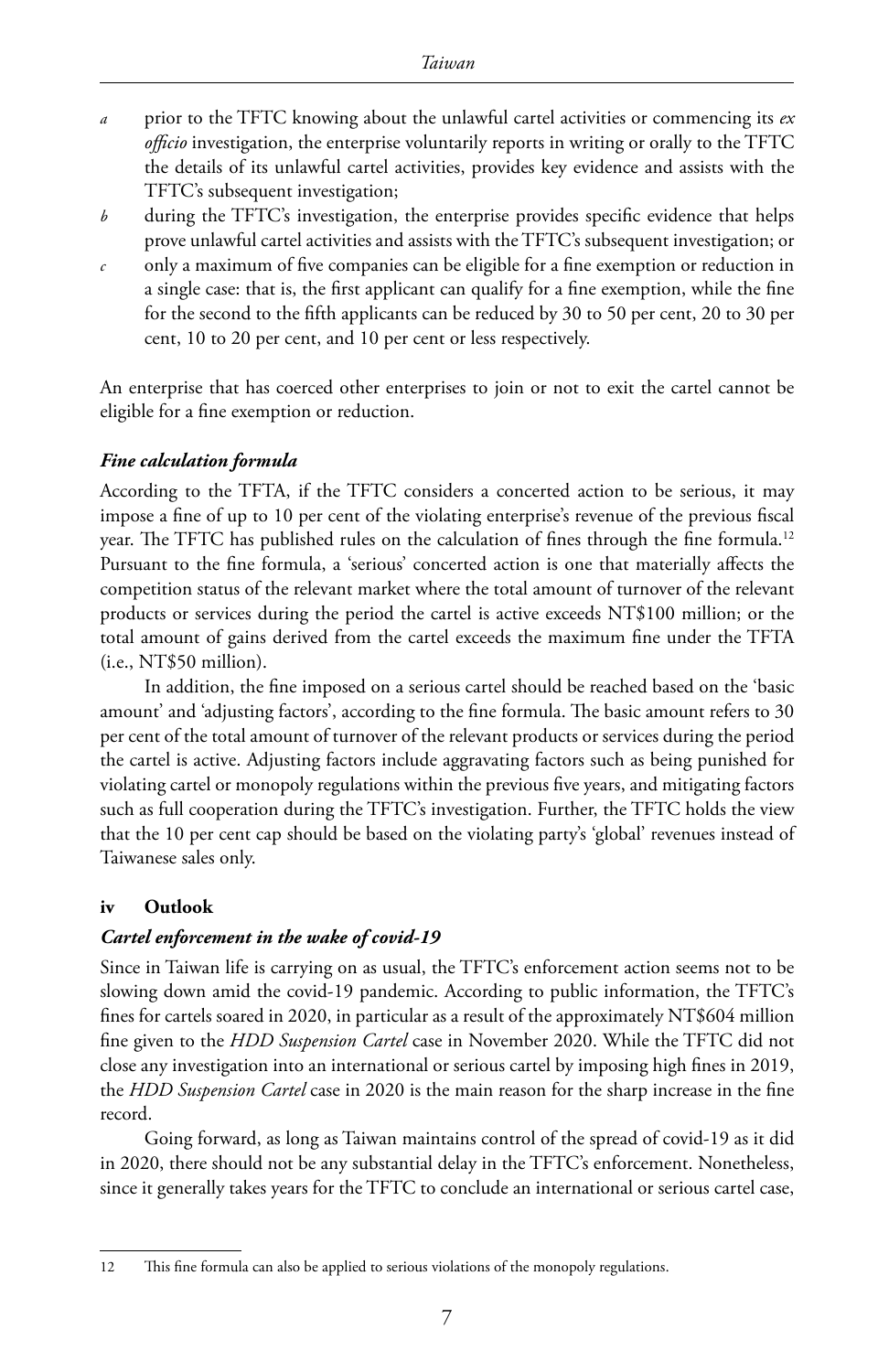it is also possible that no decision will be made in 2021; in that case, the fines would decrease accordingly. However, such fluctuation is common concerning the investigation period for a serious cartel case and certainly does not mean the TFTC has lessened its scrutiny of cartel activities.

#### **III ANTITRUST: RESTRICTIVE AGREEMENTS AND DOMINANCE**

#### **i Definition**

The TFTA defines a monopoly as a situation in which an enterprise faces no competition or has such a superior market power that it is able to exclude competition in a relevant market.<sup>13</sup> Two or more enterprises as a whole will be deemed to have the status of a monopolistic enterprise if they do not in fact engage in price competition.

An enterprise meeting one of the following requirements may be deemed a monopolistic enterprise, provided, however, that an enterprise will not be deemed a monopolistic enterprise if its market share does not reach 10 per cent or its total sales in the preceding fiscal year are less than NT\$1 billion:<sup>14</sup> the market share of the enterprise in a relevant market reaches 50 per cent; the combined market share of two enterprises in a relevant market reaches two-thirds; and the combined market share of three enterprises in a relevant market reaches 75 per cent.

An enterprise not qualified under the above criteria or falling under the exception may still be deemed a monopolistic enterprise if the establishment of such enterprise or any of the goods or services supplied by such enterprise to a relevant market are subject to legal or technological restraints, or there exists any other circumstance under which the supply and demand of the market are affected and the ability of others to compete is impeded (Article 8 of the TFTA).

While the possession of monopoly power is not illegal per se, a monopolist is prohibited from abusing its dominant position in any of the following methods:

- *a* using unfair means to exclude, directly or indirectly, other enterprises from entering the market or otherwise participating in competition;
- *b* improperly determining, maintaining or changing the prices of goods or services;
- *c* requiring a counterpart to the transaction to provide preferential treatment without proper cause; and
- *d* engaging in any other abusing acts of its dominant market position (Article 9 of the TFTA).

#### **ii Significant cases**

#### *Largest-ever fine on Qualcomm (2017)*<sup>15</sup>

At its commissioners' meeting on 11 October 2017, the TFTC ruled that Qualcomm Incorporated (Qualcomm) has a monopolistic market position in the baseband chip markets of code-division multiple access, wideband code division multiple access, long-term evolution and other cellular communication standards, but that:

<sup>13</sup> In defining the relevant market, both the relevant products or services and the geographical markets will be taken into consideration.

<sup>14</sup> The monopoly threshold may be amended in the wake of the new TFTA.

<sup>15</sup> TFTC decision letter dated 20 October 2017, Ref No. 106094.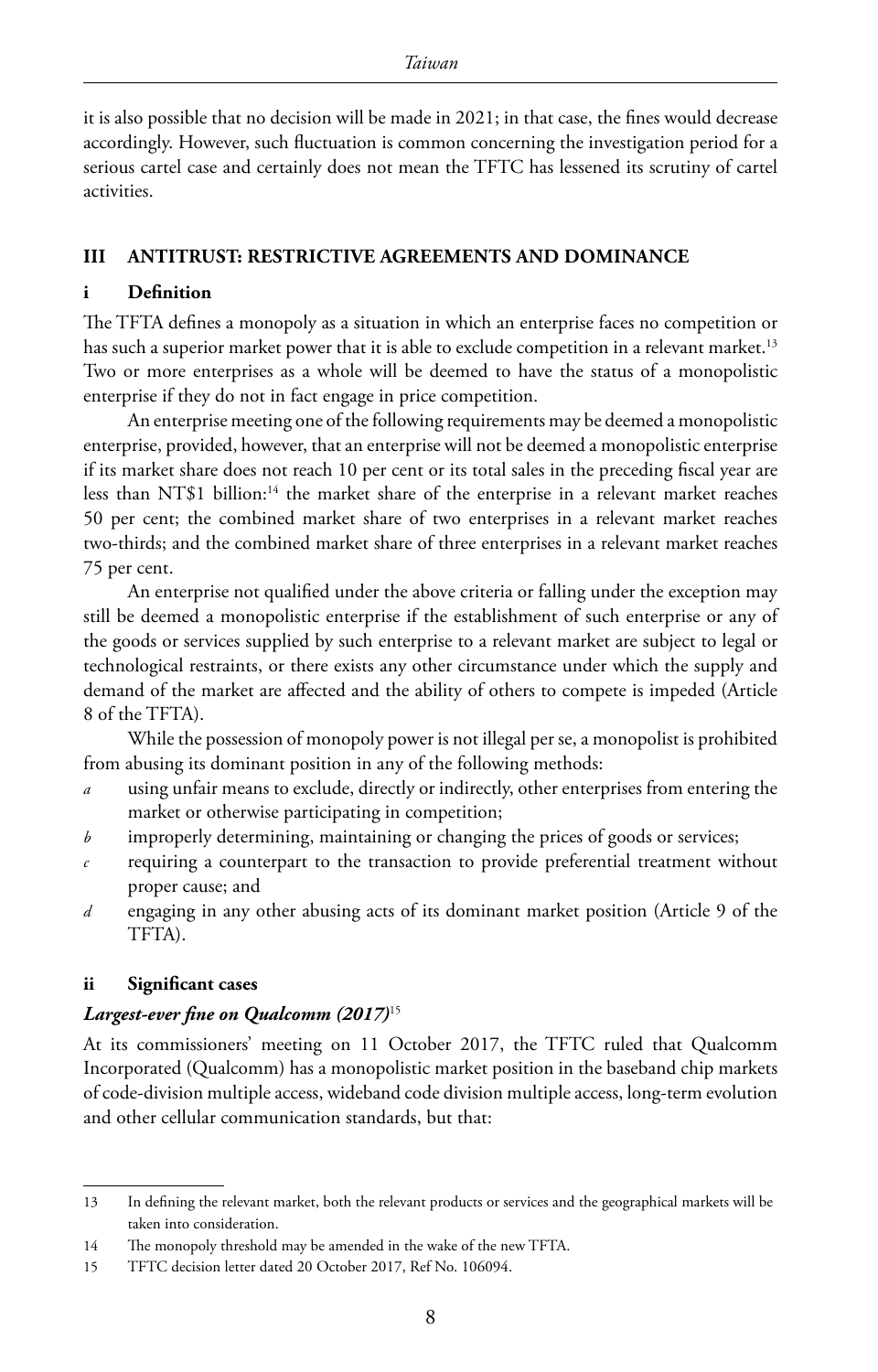- *a* it refuses to grant licences to competing chip companies;
- *b* it requests that companies enter into restrictive clauses;
- *c* it refuses to grant licences to enterprises that do not enter into licence agreements;
- *d* it enters into exclusive rebate clauses with specific enterprises; and
- the conduct involved in its overall licensing model caused harm to competition in the baseband chip markets, which directly or indirectly prevents other enterprises from competing through unfair means that are in violation of Article 9.1 of the TFTA.

Therefore, a fine of NT\$23.4 billion was imposed on Qualcomm. This is the largest fine ever imposed in the TFTC's enforcement history.

The TFTC's decision has sparked intense debate among the local industries and governmental agencies. In particular, Taiwan's Ministry of Economic Affairs expressed its concern that the TFTC has punished a company that has always been a valuable partner for the Taiwanese communications and semiconductor industry, and believed that the TFTC should have considered Taiwan's broader economic policy goals before handing down the heavy fine on the chipmaker. More rarely, out of a total of seven commissioners, three issued dissenting opinions criticising the decision, implying that the TFTC's internal view on the subject matter is split.

Qualcomm filed an appeal against the TFTC's decision with the Intellectual Property Court. On 9 August 2018, the TFTC and Qualcomm reached a litigation settlement whereby Qualcomm agreed to abide by and implement specific commitments relating to licensing cellular standard essential patents to the Taiwanese handset manufacturers, and thus lifted the TFTC's antitrust concern on Qualcomm's SEP licensing practices. In addition, Qualcomm agreed not to contest the fine instalment amounts already paid, totalling NT\$2.73 billion, and committed to undertake commercial initiatives for investments in and collaborations with Taiwan over a five-year period.

The TFTC said that after comprehensive consideration, it reached the settlement with Qualcomm based on public welfare.This is the first time the TFTC has settled in litigation proceedings. As part of the settlement, Qualcomm need not pay the remainder of the fine that was initially imposed. The TFTC expects that this case would not only effectively form a sound competition environment for the cellular communication industry but also bring a positive impact on the semiconductor, cellular communication and 5G technology development in Taiwan.

The settlement, however, has been criticised by many scholars, who are concerned that if the fine can be substituted by investment, the settlement conveys the message to the public that companies can engage in antitrust behaviour in Taiwan. In addition, the licensing commitments made by Qualcomm are very ambiguous, which may not solve the licensing problems. Finally, while most countries around the world are preventing companies from engaging in antitrust behaviour and have imposed significant fines on Qualcomm, Taiwan is on the opposite track.

With respect to the criticism, the TFTC responded that as the competent authority in charge of matters pertaining to antitrust law, it shall consider not only market competition but also economic situation that is affected. The TFTC entered into the settlement because the harm and impact to companies and industries in Taiwan due to the lengthy administrative litigation procedure may be hard to recover from, and because the commitment made by Qualcomm can achieve the purpose of imposing the significant fine and benefit companies and industries in Taiwan.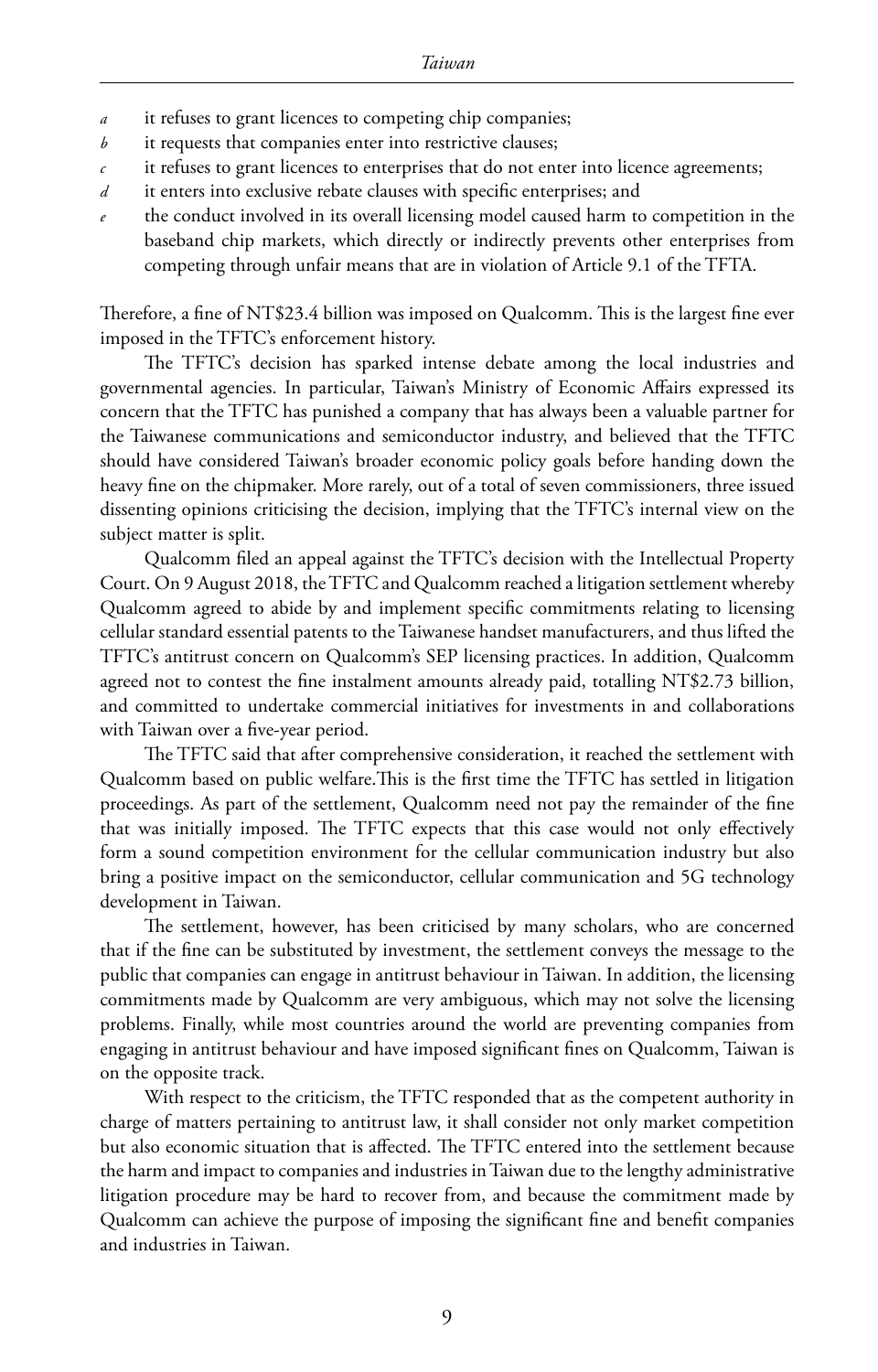# **iii Trends, developments and strategies**

#### *Increase of maximum fine*

Under the TFTA and according to the fine formula, the maximum fine for monopolistic enterprises' abuse of market power has increased from NT\$50 million to 10 per cent of the violating enterprise's revenues in the previous fiscal year. As noted in the *Qualcomm* case, the TFTC has applied the fine formula to hand down a hefty penalty in a monopoly case.

# **iv Outlook**

In November 2018, the TFTC published the draft amendments to Articles 39, 41 and 47-1 of the TFTA. Among the amendments, the TFTC proposes a provision regarding 'suspension of statute of limitations' for anticompetitive matters, such as abuse of dominance and cartels. To be specific, the five-year statute of limitations period for the TFTC to penalise the violating party of an anticompetitive matter will be suspended upon the launch of investigation by the TFTC. According to the TFTC, the aforesaid amendment aims to tackle the situation whereby the TFTC often runs short on time to close a complicated case involving multiple foreign companies and voluminous evidence within the current five-year period. The draft amendments are still subject to review by the Executive Yuan and then need to pass the three rounds of reading by the Legislative Yuan. Thus, whether and when the amendment will come into effect is currently unknown at this time.

# **IV SECTORAL COMPETITION: MARKET INVESTIGATIONS AND REGULATED INDUSTRIES**

#### **i Significant cases**

# *Blu-ray patent pool*<sup>16</sup> (2011)

On 31 March 2011, the TFTC conditionally permitted a proposed combination for the joint operation of One-Blue by Hitachi, Panasonic, Philips, Samsung, Sony and Cyberlink.17 One-Blue will act as a licensing agent for the patent pool to license essential blue-ray disk (BD) patents for the manufacturing of backwards-compatible BD products. Upon the consummation of the combination, the participating parties will respectively acquire a one-sixth shareholding and then jointly operate One-Blue.

<sup>16</sup> TFTC decision letter dated 31 March 2011, Ref No. 100002.

<sup>17</sup> Although combination should be deemed helpful to lower transaction costs for Taiwanese enterprises when applying for licences, to prevent the participating parties from stifling competition through the patent pool the TFTC attaches six necessary conditions to eliminate any disadvantages from possible competition restraints, and to ensure the overall economic benefit, as follows: (1) the participating parties should not engage in any concerted action by entering into any agreement restricting the quantities or prices of BD products or by exchanging important transaction information; (2) the participating parties and One-Blue should not restrict licensees' scope of technology use, trading counterparts and product prices; (3) the participating parties and One-Blue should not forbid licensees from challenging the essentiality and validity of the licensed patents; (4) the participating parties and One-Blue should not forbid licensees from researching and developing, manufacturing, using and selling competing products or adopting competing technologies during the licence term or after expiration of the licence; (5) the participating parties and One-Blue should not refuse to provide licensees with the content, scope and term of the licensed patents; and (6) the participating parties are required to provide executed copies of the pool agreements for the TFTC's review.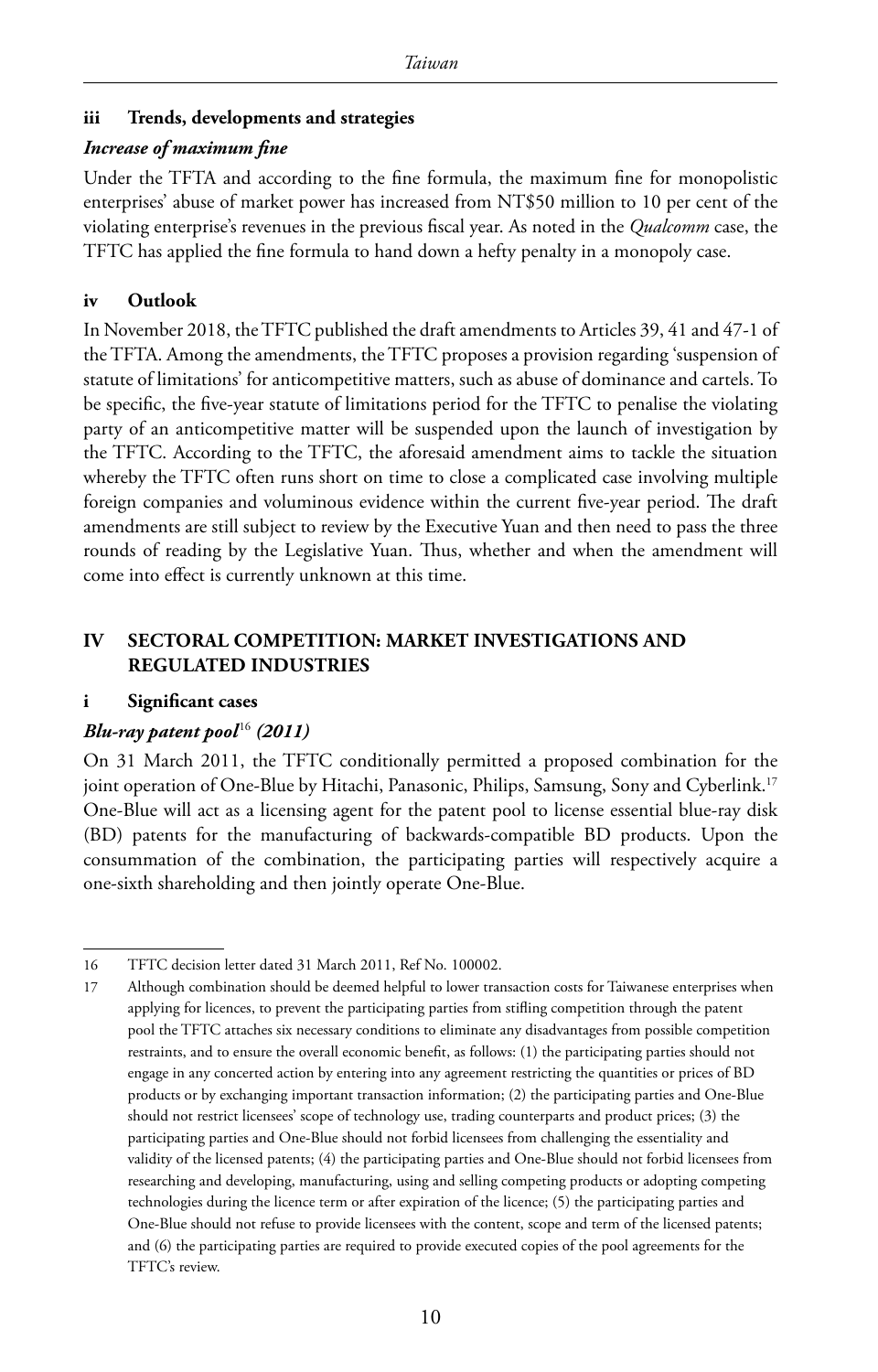The relevant market of One-Blue is defined as 'the domestic product market, technology market, and innovation market which are related to BD'. The basis for this broad definition is that the participating parties not only hold technologies for the manufacture of BD products but are also engaged in the manufacture of BD products.

Regarding competition analysis, the TFTC held that the proposed combination would not give rise to competition restraints due to the following arrangements in the applicable pool agreements:

- *a* only essential patents will be included in the patent pool and the essentiality of the patents will be determined by independent patent experts, according to the pool agreements;
- *b* the patent pool will be open to all patent holders, and thus it is not a closed pool, and all licensors of the patent pool are required to conduct individual licensing activities for any licensee requesting individual licences on a reasonable and non-discriminatory basis;
- *c* licensors are prohibited from disclosing their confidential information so as to ensure that the confidential information will not be exchanged between licensors, resulting in a conspiracy among pool members;
- *d* licensors cannot have access to licensees' information provided for the application of per-batch licence before each shipment of product;
- *e* the scope for the grant-back provision is limited to essential patents, and the royalties paid under the applicable pool agreement will qualify for the royalty rate for the grant back of essential patents; and
- *f* licensors are not prohibited from using competing technologies or developing competition standard or products.

The TFTC further explained that regarding BD technology, Taiwanese enterprises are in a position to adopt technologies that have been developed by others. If this combination were prohibited, Taiwanese BD products manufacturers would have to negotiate for licences with patent holders individually, and the transaction cost of individual negotiations and the accumulated royalties are expected to be higher than those involved in being granted licences through One-Blue. Therefore, licensing the essential BD patents through a patent pool is expected to make it easier for Taiwanese manufacturers to obtain licences for essential patents, lower the transaction cost and avoid the risk of infringement and litigation, which will promote competition among Taiwanese manufacturers, with consumers being the ultimate beneficiary.

On the other hand, since the participating parties are also engaged in the manufacturing and sales of BD products, the patent pool will increase the opportunity for third parties to use the licensors' essential patents, which may stimulate competition in the downstream market. The licensors will not acquire sensitive information such as cost data, and will refrain from exchanging sensitive information among themselves, and thus upstream and downstream vertical competition will not be negatively affected.

In January 2013, the TFTC cleared another similar case with five conditions in which LG Electronics, Philips, Pioneer Corporation and Sony will jointly operate a DVD patent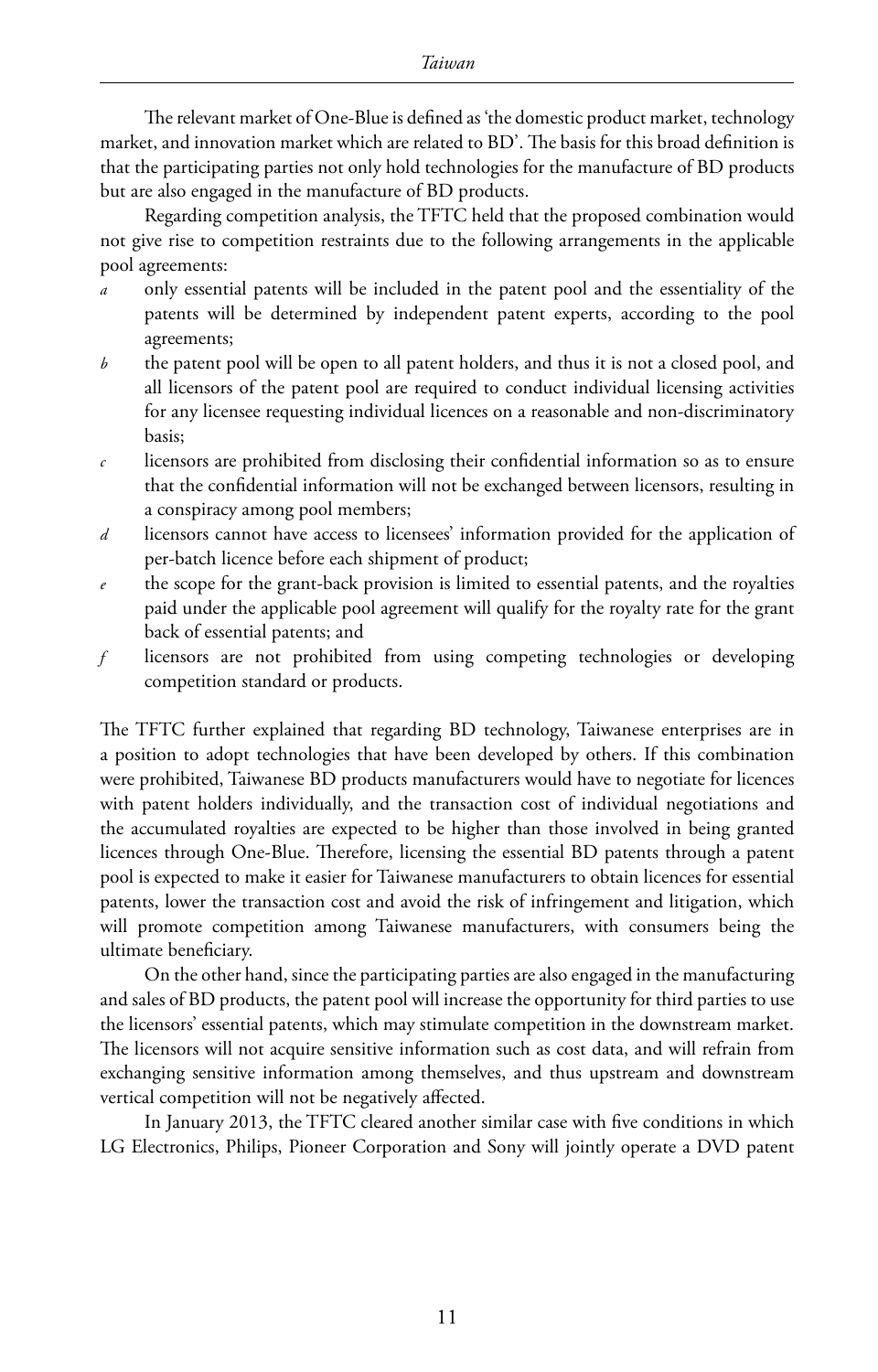pool named One-Red.18 As the rationale adopted by the TFTC to analyse both One-Blue and One-Red cases is similar, it seems the TFTC may have set up reliable case precedents for patent holders intending to establish patent pools to follow and observe.

# **ii Trends, developments and strategies**

# *Guidelines for 4C enterprises and financial industry*

As society advances rapidly, there is a need to promulgate or amend rules that can serve as guidelines in regulating industries in which business models change often so as to protect the overall economy. To such end, the TFTC from time to time stipulates new guidelines for handling cases related to certain industries.

The TFTC has established the following guidelines for handling competition in different market sectors:

- *a* TFTC Disposal Directions on Cable Television and Related Industry;
- *b* TFTC Disposal Directions on Telecommunication Industry;
- *c* TFTC Disposal Directions on the Business Practices Cross-Ownership and Joint Provision among 4C Enterprises (telecommunications, cable TV, computer network, and e-commerce);
- *d* TFTC Disposal Directions on Electronic Marketplace; and
- *e* TFTC Disposal Directions on the Business Practices of Financial Industry.

# **iii Outlook**

Since people have heavily relied on large technology companies to provide them with a more convenient lifestyle in recent years, these companies have gained more and more influence on society and have also changed the market structure by using innovative methods to provide their services. Although these technology companies do bring many benefits to people's lives and have diversified the possibility of human consumption patterns, people who want to enjoy novel services have to provide their personal data as an exchange. Therefore, these companies hold a significant amount of users' data, which brings about market power. This ongoing phenomenon inevitably leads to the concerns regarding new competition issues and consumer protection. As a result, the TFTC has announced that it will put the digital economy as its regulatory priority and dedicate sources to analyse the potential competition issue arising therefrom. In summary, the TFTC aims to enhance its regulatory power over the aforementioned industries, starting with conducting research into their market structures. Through an in-depth analysis of the markets, the TFTC expects to learn more about the background as well as the general business models of the digital and platform economy to swiftly detect any unlawful conduct that could stifle competition. Meanwhile, on par with the international trend, the TFTC indicates that it will dedicate more resources to research or even investigate the monopoly issues in the digital platform sectors, especially for those tech giants who hold a large amount of consumer data, if any potential violation is found.

<sup>18</sup> TFTC decision letter dated 24 January 2013, Ref No. 102002.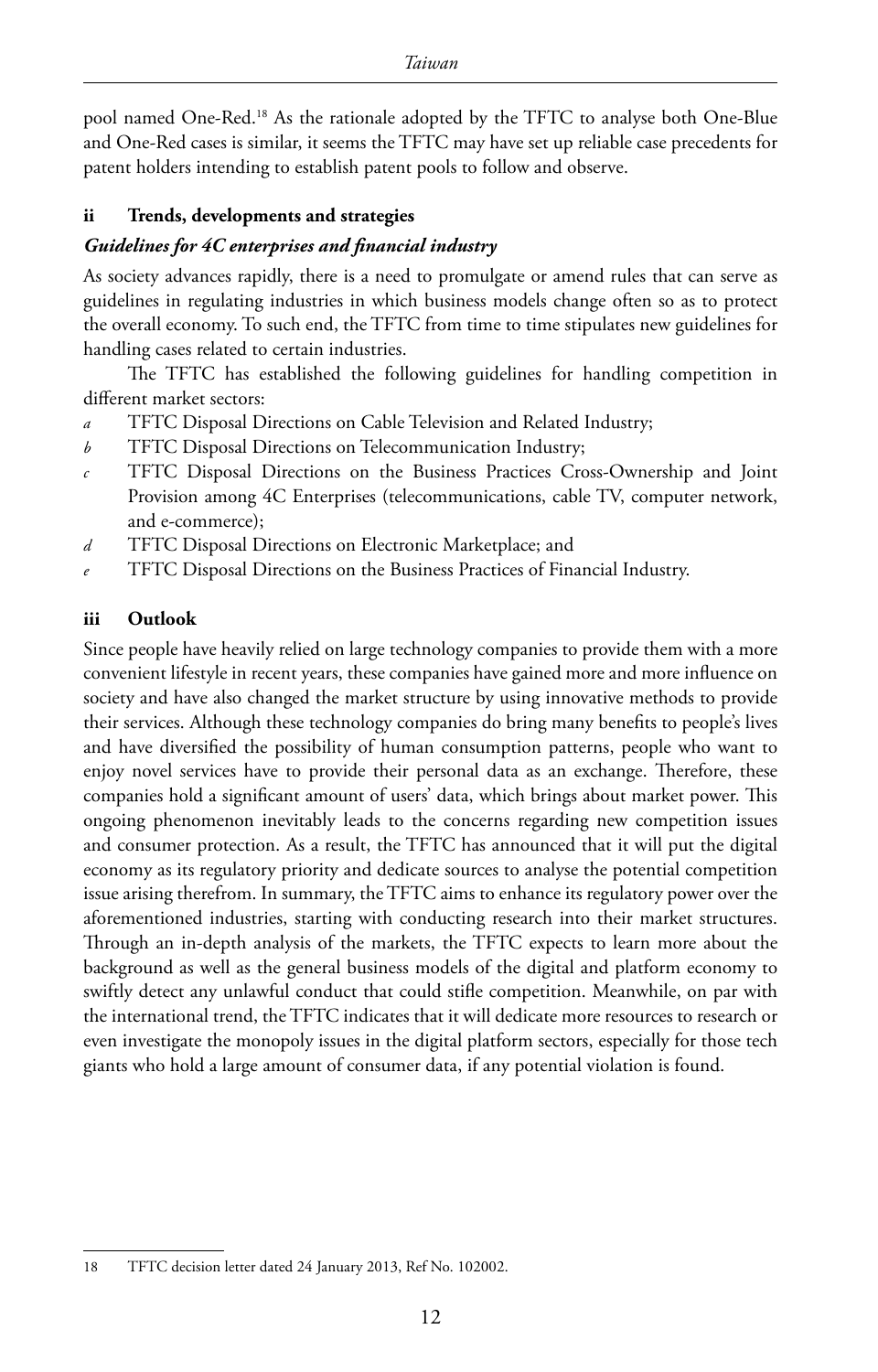#### **V MERGER REVIEW**

#### **i Significant cases**

# *Combination between hypermarkets with supermarkets*<sup>19</sup> *(2020)*

At its 9 December 2020 commissioners' meeting, the TFTC conditionally cleared the proposed combination which entails the acquisition of 100 per cent of the shares in Wellcome by Carrefour. According to the TFTC, Carrefour and Wellcome overlap in hypermarkets/supermarkets, and thus the proposed transaction is a horizontal combination. After considering the parties' market shares in the relevant markets, market structure, market concentration and other factors, the TFTC determined that the acquisition would not have a substantial impact on market competition. Furthermore, after the acquisition, the TFTC believes that the parties could offer consumers more favourable prices and convenient services than before through their large-scale purchases at reduced costs; therefore, the benefits to consumers would be enhanced.

Nonetheless, the TFTC indicated that Uni-President group, as one of Carrefour's current upstream suppliers, holds a 40 per cent shareholding of Carrefour. Thus, the terms on which products are provided may constitute a discriminatory treatment against other suppliers post-closing. In addition, after the acquisition, Carrefour would have stronger bargaining power, which means that small and medium-sized suppliers may have to withdraw from the sales channels of the merged entity because of their lack of bargaining power. Consequently, the diversity of products might be impaired. To alleviate the aforementioned concern, the TFTC has imposed the following conditions on the parties pursuant to Paragraph 2, Article 13 of the Fair Trade Act:

- *a* If the minority shareholders of Carrefour (i.e., Uni-President group) are also its actual or potential suppliers, the transactions between Carrefour and its minority shareholders should be at arm's length, and Carrefour cannot provide favourable business terms and conditions to such minority shareholders without any justification.
- *b* Within three years of the closing of the acquisition, Carrefour should maintain its special transaction programme for small and medium-sized suppliers (whose annual trading value is less than NT\$1 million) and ensure that overall, any amendment to the programme should not put those small and medium-sized suppliers in a less favourable position.
- *c* Within three years of the closing of the acquisition, Carrefour should not terminate its purchases from small and medium-sized suppliers without justifiable cause and should give such suppliers an opportunity to require Carrefour's management to review any decision to terminate.
- *d* Within three years of the closing of the acquisition, Carrefour should provide the TFTC with certain information and documents (i.e., copies of supply contracts between Carrefour and its minority shareholders that are still in effect, a report on the amounts purchased from the small and medium-sized suppliers, and so on) for the TFTC to verify that Carrefour has complied with the conditions above.

<sup>19</sup> TFTC decision announced on 9 December 2020.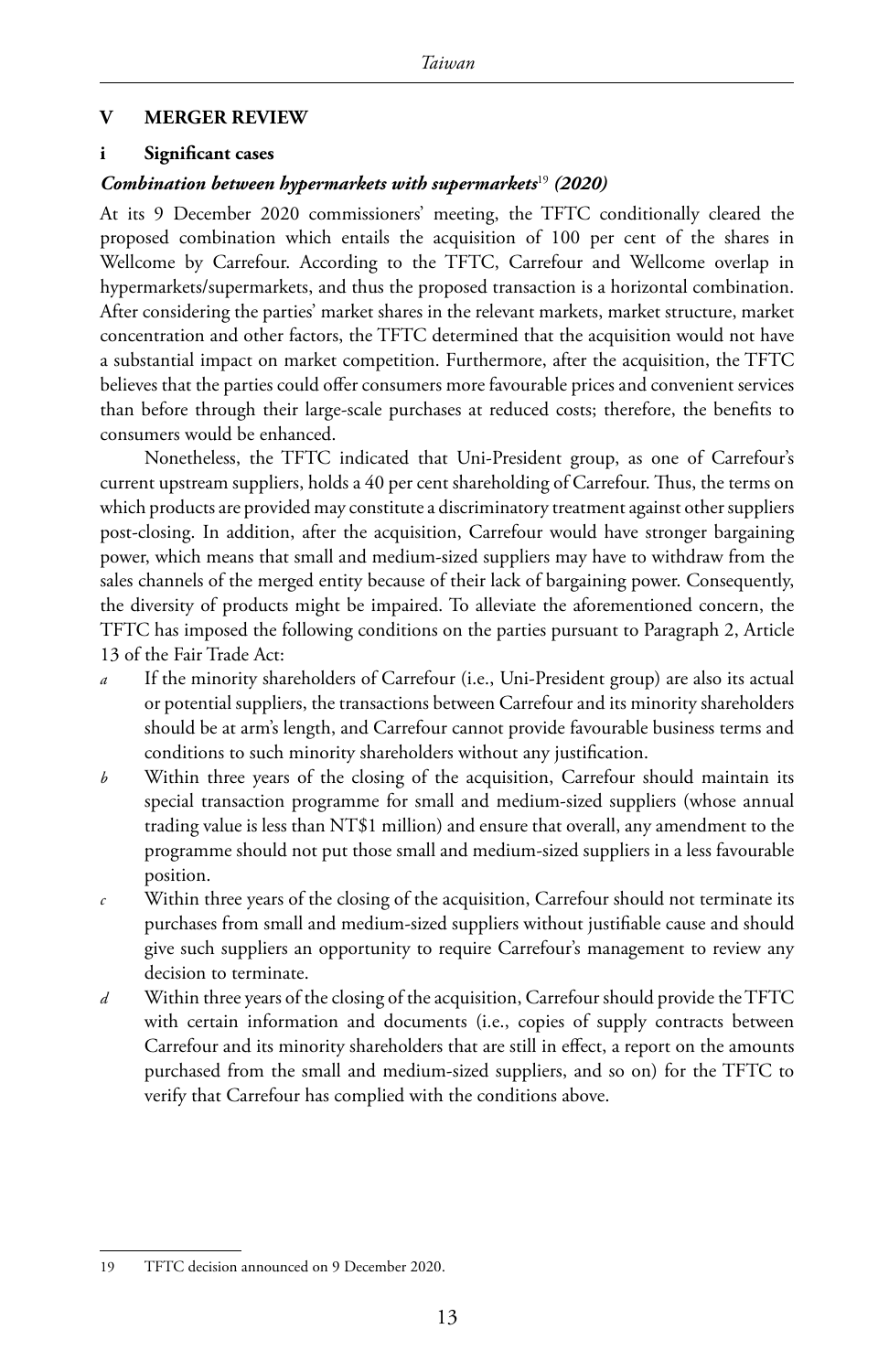# **ii Trends, developments and strategies**

#### *International cooperation for merger reviews*

No official documentation indicates that the TFTC has, to date, ever cooperated with foreign authorities while conducting the review of a combination notification. However, the TFTC has entered into certain cooperation agreements or memorandum with the following countries for the application of competition regulations: Hungary, Canada, Australia, New Zealand, France and Mongolia. Meanwhile, while reviewing a cross-border transaction, it is not uncommon for the TFTC to order the filing parties to report the current status in other jurisdictions where a combination notification has also been made. Given the above, even without formal coordination, the TFTC still more or less consults agencies in other jurisdictions to make its decision on a merger filing.

# **iii Outlook**

The current Taiwan merger control rules still implement a dual filing threshold system (i.e., the turnover filing threshold and market share filing threshold). Though proposed several times, the TFTC's suggestion to remove the market share filing thresholds has not yet passed the Legislative Yuan's final review. Whether the TFTC will continue to advocate such amendment in the coming year remains to be seen.

# **VI CONCLUSIONS**

The increasing prominence of the digital economy has had a significant impact on people's economic activities and changed existing business models in recent years. Giant technology enterprises have collected large amounts of data from their consumers and used this data to provide innovative goods and services. Since people have grown dependent on the convenience given by these technology companies, the companies have penetrated people's lives more than ever. This situation reversed the traditional notion of competition in many aspects. For instance, data might become a potential source of market power. Furthermore, the digital economy is characterised by network effect and economy of scale, which can render competition issues more complex. Therefore, the TFTC has not only committed to devote more efforts to the digital market but has also set the scrutiny of the digital economy as its key priority in 2019 so as to keep up with the international trend of further supervision of the behaviour of giant technology corporations. Since some changes are necessary to create a better competitive environment in Taiwan, we expect that the TFTC can revisit and recalibrate certain established concepts of competition laws to cope with emerging challenges that might be incurred by the digital sectors. All in all, we are looking forward to a sound and prosperous business environment in Taiwan in the future.

# **STEPHEN WU**

# *Lee and Li, Attorneys-at-Law*

Stephen Wu is the partner leading the competition law practice group at Lee and Li, and also the founding chair and an active member of the Competition Law Committee of the Taipei Bar Association. He has successfully represented domestic and international clients in handling numerous antitrust filing, cartel investigation and unfair competition cases. He has co-authored numerous articles and Taiwan chapters for many competition law publications